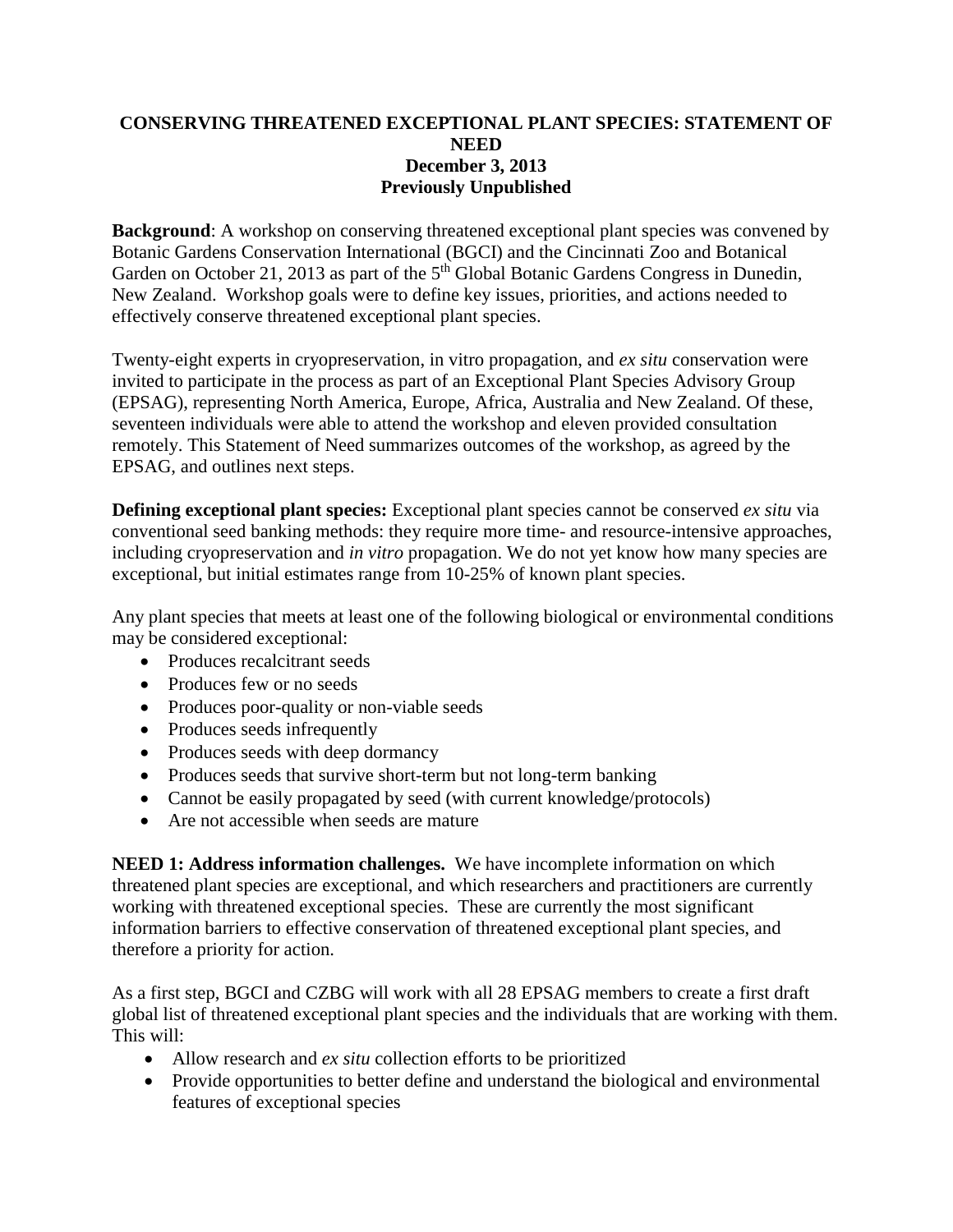- Provide examples for use in decision-making and advocacy efforts
- Identify experts already working with exceptional species
- Support coordination and collaboration

There are many logistical obstacles to compiling this list, but many resources were identified to manage them. These include:

OBSTACLE: Unresolved taxonomic issues. RESOURCE: BGCI's PlantSearch database and access to The Plant List via Kew's web services.

OBSTACLE: Lack of comprehensive global threatened species list. RESOURCE: The Red List as well as many other regional or national lists that the EPSAG is familiar with.

OBSTACLE: Limited access to information on seed production, storage, and germination behavior. RESOURCE: Kew's Seed Information Database, and input from the EPSAG working with individual species.

**NEED 2: Identify research priorities.** The biology of most threatened exceptional plant species is generally poorly understood and often species-specific. *In vitro* propagation and cryopreservation are currently the primary techniques to conserve threatened exceptional species *ex situ* and to produce propagules for reintroduction efforts, but specialized facilities and expertise is often required to develop protocols for these techniques, and they are often speciesspecific. Even under the best of circumstances, protocol development is often expensive, timeconsuming, and unpredictable.

Research priorities identified include:

- Develop more formal and standardized protocols for identifying threatened exceptional plant species.
- Understand the basic biologies of threatened exceptional plant species, in relation to *ex situ* conservation needs and restoration potential.
- Understand the biology and improve the technology of cryopreservation and *in vitro* methods, in order to identify optimal and tolerance ranges of the protocols for species or groups of species, thereby improving efficiency and predictability of the methods.
- Facilitate more research coordination among cryopreservation, *in vitro* propagation, and seed banking efforts.
- Provide and promote research opportunities to university researchers and graduate students.
- Develop mechanisms for disseminating both successful and unsuccessful research on protocol development.
- Overcome barriers to technology transfer to exceptional species-rich developing countries.

There are many logistical obstacles to addressing these priorities, but many resources were identified to manage them. These include:

OBSTACLE: Technical challenges in approaching the research of improving *in vitro* and cryopreservation methods, due largely to the multiple factors affecting these systems. RESOURCE: The application of new research tools, such as statistical approaches (Design of Experiments), time-lapse photography, and others, that can facilitate the testing of multiple